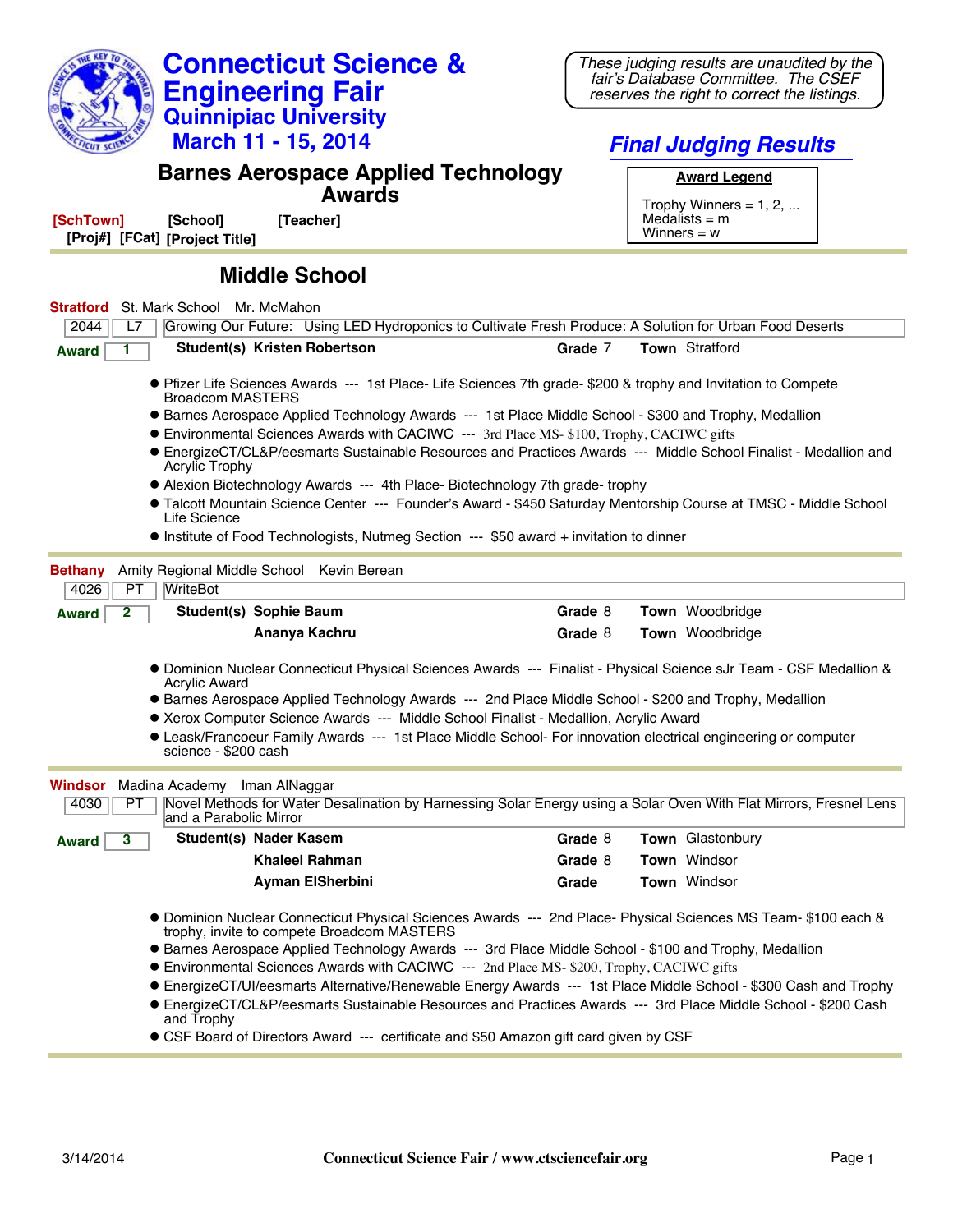| <b>Connecticut Science &amp;</b>                                                                                                                                                                                                          | These judging results are unaudited by the<br>fair's Database Committee. The CSEF                                                                            |
|-------------------------------------------------------------------------------------------------------------------------------------------------------------------------------------------------------------------------------------------|--------------------------------------------------------------------------------------------------------------------------------------------------------------|
| <b>Engineering Fair</b>                                                                                                                                                                                                                   | reserves the right to correct the listings.                                                                                                                  |
| <b>Quinnipiac University</b>                                                                                                                                                                                                              |                                                                                                                                                              |
| March 11 - 15, 2014                                                                                                                                                                                                                       | <b>Final Judging Results</b>                                                                                                                                 |
| <b>Barnes Aerospace Applied Technology</b>                                                                                                                                                                                                | <b>Award Legend</b>                                                                                                                                          |
| <b>Awards</b>                                                                                                                                                                                                                             | Trophy Winners = $1, 2, $                                                                                                                                    |
| [SchTown]<br>[School]<br>[Teacher]<br>[Proj#] [FCat] [Project Title]                                                                                                                                                                      | Medalists $=$ m<br>Winners = $w$                                                                                                                             |
| Amity Regional Middle School Kevin Berean<br><b>Bethany</b><br><b>Printed Prosthetics</b><br>4014<br>PT                                                                                                                                   |                                                                                                                                                              |
| Student(s) Elizabeth Frieden<br><b>Award</b><br>m                                                                                                                                                                                         | Town Bethany<br>Grade 8                                                                                                                                      |
| <b>Sally Thach</b>                                                                                                                                                                                                                        | Town Woodbridge<br>Grade 8                                                                                                                                   |
|                                                                                                                                                                                                                                           |                                                                                                                                                              |
| <b>• Barnes Aerospace Applied Technology Awards --- Middle School Finalist - Medallion and acrylic award</b><br>• UTC Aerospace Systems Awards for Excellence in Engineering --- \$1,000 cash and plaque for excellence in<br>engineering |                                                                                                                                                              |
| Report                                                                                                                                                                                                                                    | • United Technologies Corporation Awards --- \$500 in UTC Common Stock, Plaque, Backpack, Book, and Annual                                                   |
| <b>New Britain</b><br>Pope John Paul II School Jennifer Nypert                                                                                                                                                                            |                                                                                                                                                              |
| 5556<br>P <sub>8</sub><br>Drawing Robot                                                                                                                                                                                                   |                                                                                                                                                              |
| Student(s) Kamila Krawczuk<br><b>Award</b><br>m                                                                                                                                                                                           | Grade 8<br><b>Town</b> New Britain                                                                                                                           |
| & Acrylic Award                                                                                                                                                                                                                           | • Dominion Nuclear Connecticut Physical Sciences Awards --- Finalist - Physical Sciences 8th Grade - CSF Medallion                                           |
| Trophy, \$300 from People's United Bank                                                                                                                                                                                                   | ● People's United Bank Mathematics Awards - with ATOMIC --- 1st Place Middle School- \$150 from ATOMIC, and                                                  |
| • Barnes Aerospace Applied Technology Awards --- Middle School Finalist - Medallion and acrylic award                                                                                                                                     |                                                                                                                                                              |
| • Xerox Computer Science Awards --- 1st Place Middle School - \$300, Trophy and Medallion<br>• IEEE, Connecticut Section --- \$100 Honorable Mention                                                                                      |                                                                                                                                                              |
|                                                                                                                                                                                                                                           |                                                                                                                                                              |
| Rippowam Middle School Mark Goldsmith<br><b>Stamford</b>                                                                                                                                                                                  |                                                                                                                                                              |
| Hypoallergenic Lawn Care Device<br>5563<br>P8                                                                                                                                                                                             |                                                                                                                                                              |
| Student(s) Kiran Jagtiani<br>m<br><b>Award</b>                                                                                                                                                                                            | Town Stamford<br>Grade 8                                                                                                                                     |
| • Barnes Aerospace Applied Technology Awards --- Middle School Finalist - Medallion and acrylic award<br>• Association for Women Geoscientists --- Certificate & \$50 girt card to Amazon given by CSEF                                   |                                                                                                                                                              |
| <b>Phys Science</b>                                                                                                                                                                                                                       | • Talcott Mountain Science Center --- Founder's Award - \$450 Saturday Mentorship Course at TMSC - Middle School                                             |
| • Bob Harris Fix It Award --- \$100 and Certificate for ingenuity in using material and tools                                                                                                                                             |                                                                                                                                                              |
| Next Step Inventors"                                                                                                                                                                                                                      | • Connecticut Invention Convention --- \$50 gift certificate & invitation to present at CT Invention Convention as "CIC                                      |
| Middlebrook School<br>Mrs. Garcia<br>Wilton<br>Use of a Microbial Fuel Cell to Generate Electricity from Compost                                                                                                                          |                                                                                                                                                              |
| 1010<br>LТ                                                                                                                                                                                                                                | Town Wilton                                                                                                                                                  |
| Student(s) Emilie McCann<br>m<br><b>Award</b>                                                                                                                                                                                             | Grade 8                                                                                                                                                      |
| Nora Hoch                                                                                                                                                                                                                                 | Grade 8<br>Town Wilton                                                                                                                                       |
|                                                                                                                                                                                                                                           | ● Pfizer Life Sciences Awards --- Finalist - Life Sciences Middle School Team - CSF Medallion & Acrylic Award                                                |
| • Barnes Aerospace Applied Technology Awards --- Middle School Finalist - Medallion and acrylic award                                                                                                                                     |                                                                                                                                                              |
|                                                                                                                                                                                                                                           | • Alexion Biotechnology Awards --- Finalist - Biotechnology 8th grade - CSF Medallion & Acrylic Award Souvenir<br><b>Road of OD Back dates of Death OD R</b> |

l U.S. Air Force --- Laptop backpack, ear buds, 1 GB flash drive, 4 Port USB hub, certificate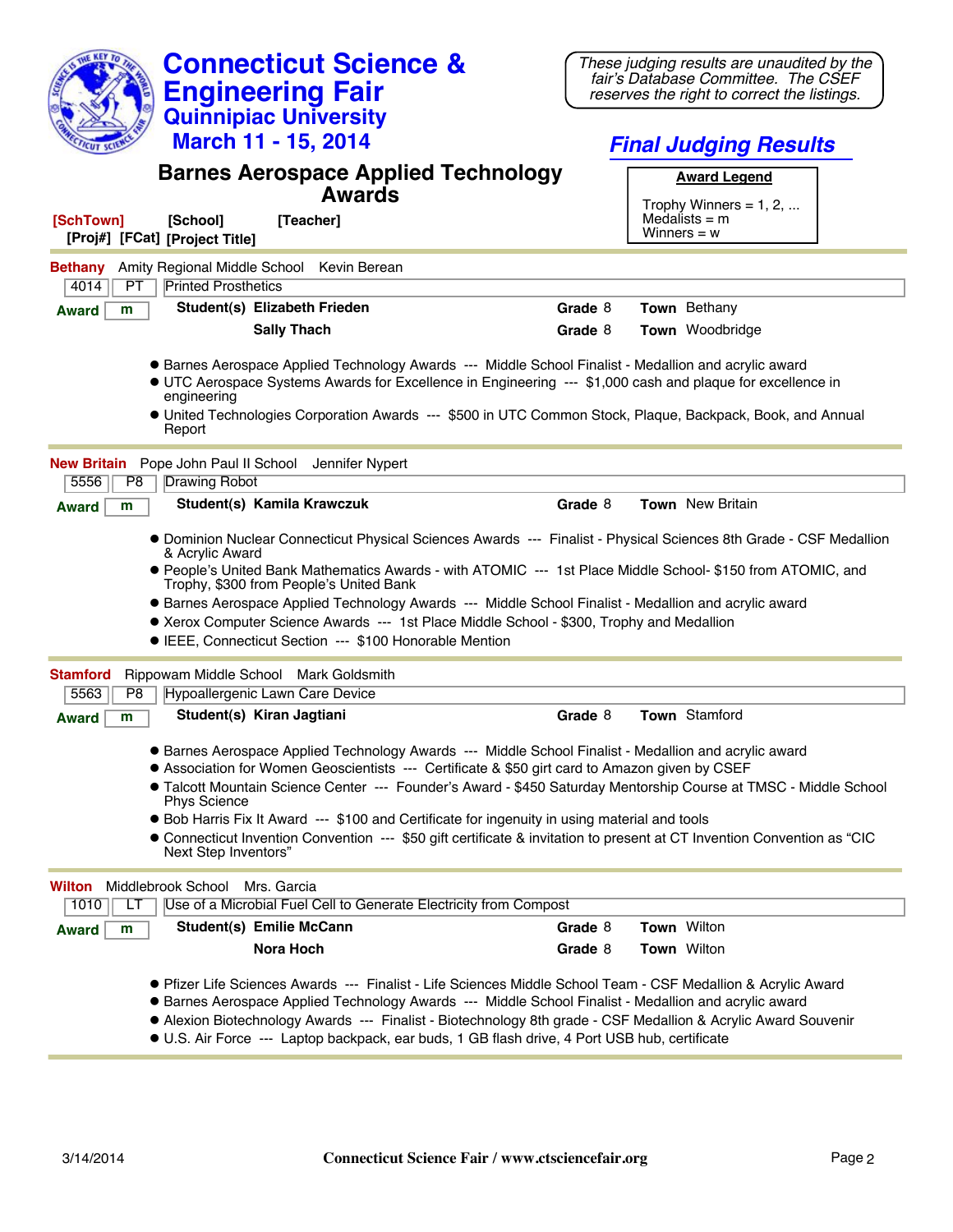